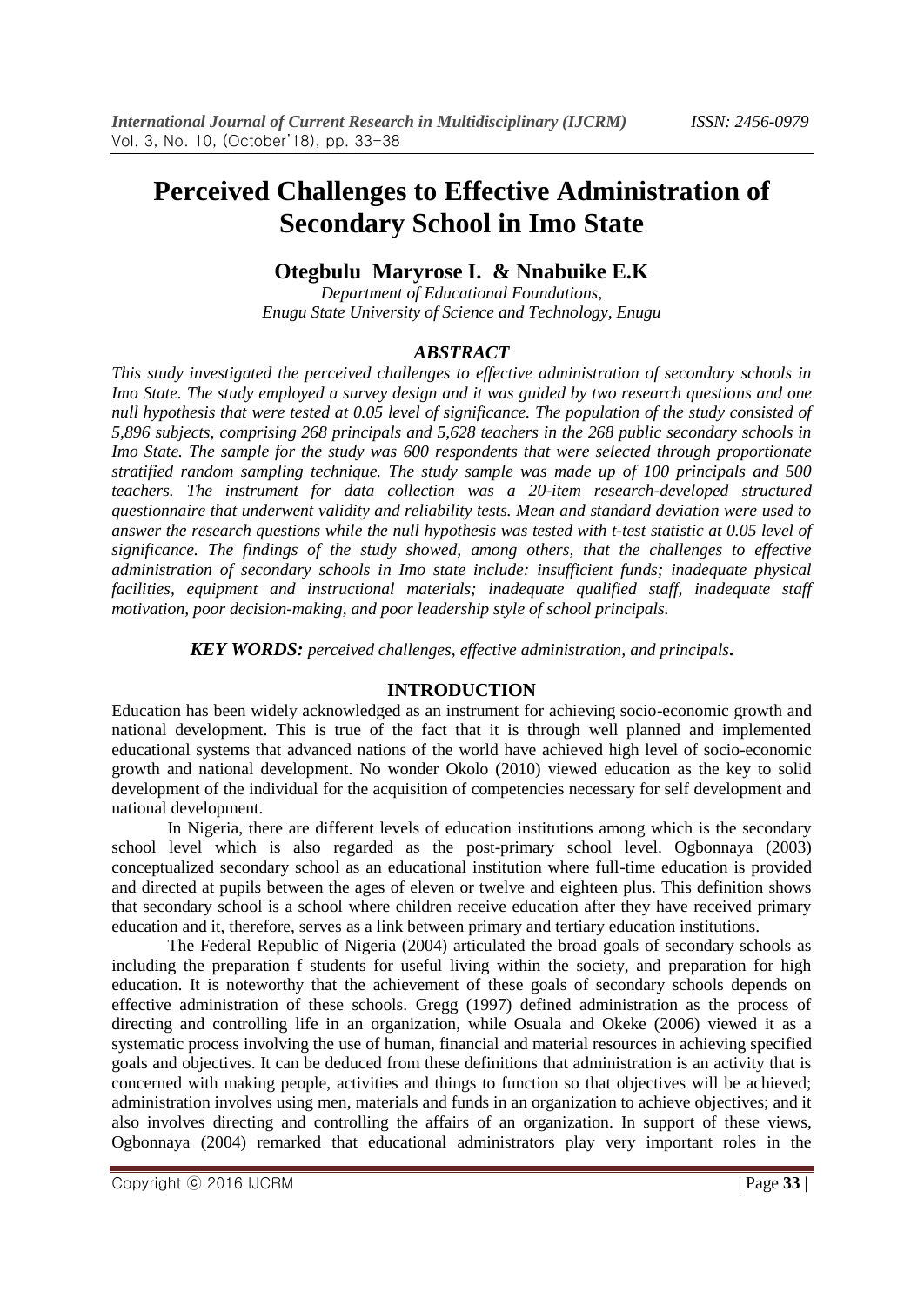enhancement of teaching and learning process in schools by procuring and managing funds; proving and maintaining staff, physical facilities and equipment as well as establishing and maintaining school-community relations.

However, it is pertinent to note that there have been allegations of poor administration of secondary schools in Imo State as a result of the challenges to effective administration of these schools. For instance, Udoka (2006) and Mbagwu (2011) observed that secondary school students in Imo state study under leaking roofs and in an environment not conducive for effective teaching and learning. Okeke (2008) also remarked that secondary schools in Nigeria (Imo State inclusive) are now characterized by dilapidated infrastructure, obsolete equipment, out-dated books, journals and above all, irrelevant curriculum which make the effective realization of their goals impossible.

In his own perspective, Emenike (2010) attributed the ugly state of affairs in secondary schools in Imo state to the challenges faced by the secondary school principals in their administration of these schools and which were not yet known because no study has been carried out to determine these challenges. In relation to Emenike's view, Anakwe (2010) opined that there are possible strategies that can be adopted to tackle the challenges to effective administration of secondary schools in South East Nigeria. By Virtue of the fact that the challenges to effective administration of secondary schools in Imo state and the strategies for dealing with the challenge lacked empirical knowledge gap. Therefore, the problem of this study put in a question form was: what are the perceived challenges to effective administration of secondary schools in Imo State and what are the strategies that can be adopted to deal with these challenges.

#### **RESEARCH QUESTIONS**

The study was guided by the two research questions below:

- 1. What are the perceived challenges to effective administration of secondary schools in Imo State.
- 2. What are the strategies that can be adopted to deal with the challenges to effective administration of secondary schools in Imo state?

## **HYPOTHESIS**

The study was also guided by one null hypothesis as formulated below:  $H_0$ . There is no significant difference between the mean ratings of principals and teachers on the perceived challenges to effective administrating of secondary schools in Imo State.

#### **RESEARCH METHOD**

Survey research design was adapted for the study which was carried out in Imo state. Te population of the study was 5,896 subjects, comprising 268 principals and 5,628 teachers in the 268 public secondary schools in Imo State. Using proportionate stratified random sampling technique, a sample of 600 respondents were selected and used as sample for the study. This comprised 100 principals and 500 teachers. The instrument for data collection was a 20-item questionnaire developed by the researcher and subjected to validity and reliability tests. The instrument was structure along a fourpoint rating scale of Strongly Agree (SA), Agree (A), Disagree (D), and Strongly Disagree (SD). These ratings have weights of 4, 3, 2 and 1 respectively. The instrument consisted of two clusters. Cluster A was on the perceived challenges to effective administration of secondary schools in Imo state, while Cluster B focused on the strategies for dealing with these challenges. The instrument was faced validated by three experts, two in Educational Administration and planning and one in Measurement and evaluation at the Enugu State University of Science and technology. The comments and suggestions of these experts were used in modifying the instrument. The reliability of the instrument was further ascertained by trial-testing it on 20 principals in the neighboring Abia state that was not involved in the study. Cronbach's Alpha method was used to determine the internal consistency of the items and it yielded an overall reliability co-efficient of 0.86 which showed that the instrument was reliable in collecting the required data for the study. The researcher and eight research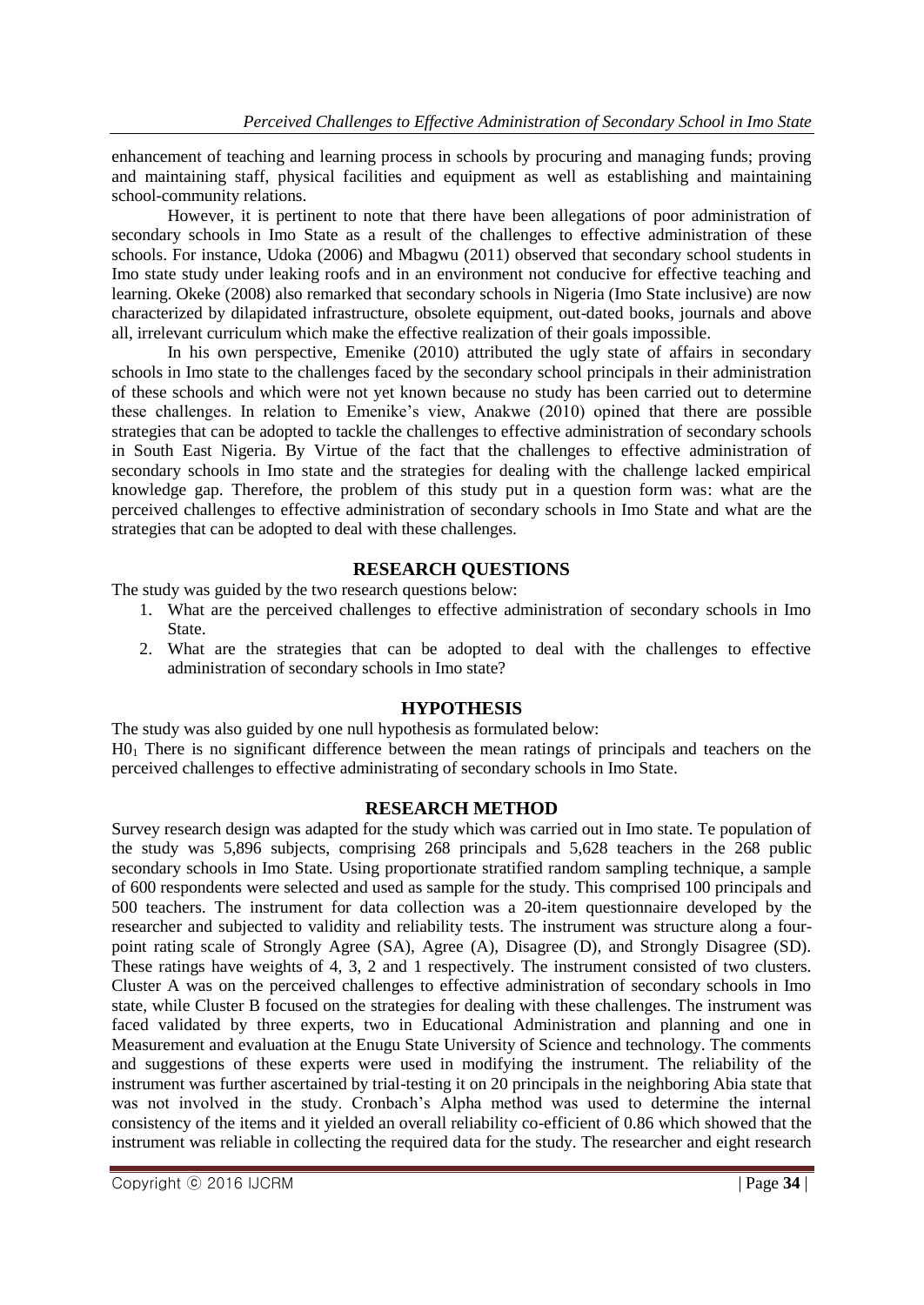assistants administered the questionnaire to the respondents in their various schools. Mean and standard deviation were used to answer the research questions while the null hypothesis was tested at 0.05 level of significance using  $+$  –test statistic. Since a four-point rating scale was used for the instrument, the decision rule was based on the mid-point of the scale which is 2.50. Therefore, mean scores of 2.50 and above indicated agree while those below 2.50 indicated disagree.

#### **RESULTS**

The results of the study are presented on the tables below based on the research questions and hypotheses that guided the study.

#### **RESEARCH QUESTION ONE**

What are the perceived challenges to effective administration of secondary schools in Imo State?

Table 1: Mean ratings and standard deviations of respondents on the perceived challenges to effective administration of secondary schools.

|                |                                                                             | <b>Principals</b> |           |              | <b>Teachers</b> |           |                 |
|----------------|-----------------------------------------------------------------------------|-------------------|-----------|--------------|-----------------|-----------|-----------------|
| S/N            | <b>Questionnaire Item</b>                                                   | $\mathbf{X}$      | <b>SD</b> | <b>Dec</b>   | $\mathbf{X}$    | <b>SD</b> | <b>Decision</b> |
| 1              | Insufficient funds for effective<br>administration of school                | 2.59              | 0.80      | $\mathsf{A}$ | 2.73            | 0.82      | A               |
| $\overline{2}$ | Inadequate physical facilities,<br>equipment and instructional<br>materials | 3.04              | 0.86      | $\mathsf{A}$ | 3.43            | 0.92      | A               |
| 3              | Inadequate qualified school staff                                           | 2.94              | 0.94      | $\mathsf{A}$ | 2.64            | 0.81      | A               |
| 4              | Inadequate staff motivation                                                 | 2.56              | 0.80      | $\mathsf{A}$ | 2.59            | 0.80      | A               |
| 5              | Poor decision-making in the<br>administration of schools                    | 3.41              | 0.92      | A            | 2.83            | 0.79      | $\mathsf{A}$    |
| 6              | Poor leadership style of school<br>principals                               | 2.80              | 0.83      | A            | 2.56            | 0.80      | A               |
| 7              | Indiscipline among teachers and<br>students                                 | 2.77              | 0.83      | $\mathsf{A}$ | 3.11            | 0.87      | A               |
| 8              | Inadequate training of principals<br>in school administration               | 3.04              | 0.87      | $\mathsf{A}$ | 3.27            | 0.90      | $\mathsf{A}$    |
| 9              | Frequent changes in education<br>policies                                   | 2.91              | 0.84      | A            | 3.46            | 0.92      | A               |
| 10             | Political interference by both<br>government and the political<br>class.    | 2.74              | 0.82      | $\mathsf{A}$ | 2.71            | 0.81      | A               |
|                | <b>Cluster Mean</b>                                                         | 2.88              | 0.85      | A            | 2.93            | 0.84      | A               |

Table 1 reveals that the respondents agree that all the listed items are the perceived challenges to effective administration of secondary schools in Imo State.

This is because all the questionnaire items 1-10 are rated above 2.50 which is the criterion mean. Therefore, these items 1-10 are the perceived challenges to effective administration of secondary schools in Imo State.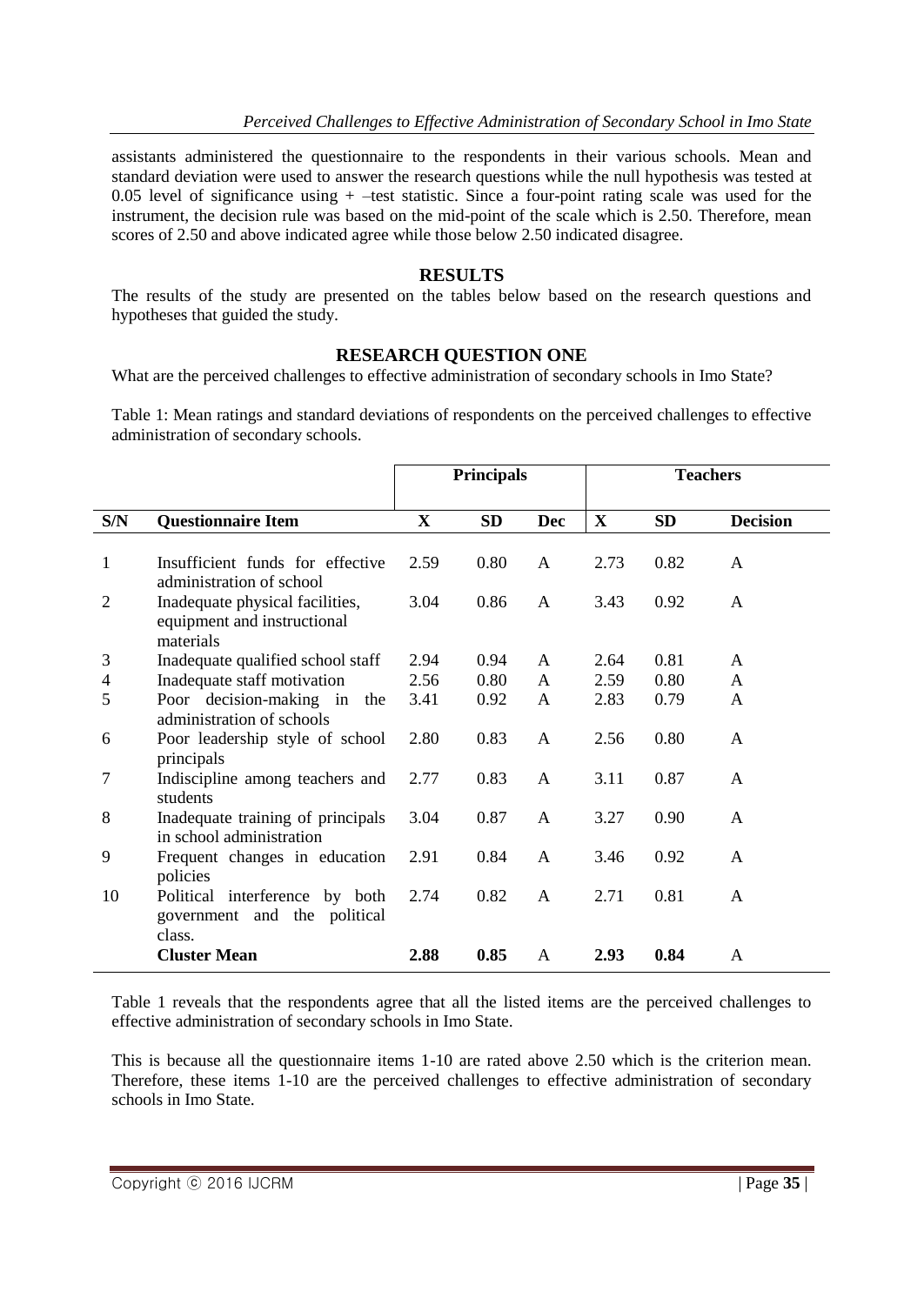#### **RESEARCH QUESTION TWO**

What are the strategies that can be adopted to deal with the challenges to effective administration of secondary schools in Imo state.

**Table 2:** Mean ratings and standard deviations of respondents on the strategies for dealing with the challenges to effective administration of secondary schools.

|     |                                                                                                                | <b>Principals</b> |           |              | <b>Teachers</b> |           |                 |
|-----|----------------------------------------------------------------------------------------------------------------|-------------------|-----------|--------------|-----------------|-----------|-----------------|
| S/N | <b>Questionnaire Item</b>                                                                                      | $\mathbf{X}$      | <b>SD</b> | <b>Dec</b>   | $\mathbf X$     | <b>SD</b> | <b>Decision</b> |
| 11  | Increased funding of secondary<br>school                                                                       | 3.10              | 0.90      | A            | 2.89            | 1.02      | A               |
| 12  | Adequate provision of physical<br>facilities, equipment and<br>instructional materials in<br>secondary schools | 3.08              | 0.90      | A            | 2.75            | 1.06      | A               |
| 13  | Adequate provision f qualified<br>staff in the schools.                                                        | 2.86              | 0.96      | A            | 2.52            | 1.08      | A               |
| 14  | Increased motivation of the staff<br>for maximum performance                                                   | 2.79              | 0.96      | A            | 2.53            | 1.04      | $\mathsf{A}$    |
| 15  | Proper decision-making in the<br>administration of the schools                                                 | 2.74              | 0.99      | A            | 2.68            | 1.11      | $\mathsf{A}$    |
| 16  | Good leadership style of school<br>principals                                                                  | 2.79              | 1.04      | A            | 2.90            | 1.06      | A               |
| 17  | Enforcement of discipline among<br>teachers and students                                                       | 2.92              | 1.00      | $\mathbf{A}$ | 3.07            | 1.00      | A               |
| 18  | Adequate training of principals<br>in school administration                                                    | 2.96              | 1.06      | A            | 3.07            | 1.12      | A               |
| 19  | of<br>educational<br>Maintenance<br>policies                                                                   | 2.80              | 1.03      | A            | 2.78            | 1.06      | $\mathsf{A}$    |
| 20  | Discouragement                                                                                                 | 2.57              | 1.01      | A            | 2.66            | 1.04      | A               |
|     | <b>Cluster Mean</b>                                                                                            | 2.82              | 0.97      | A            | 2.79            | 1.07      | A               |

Table 2 above presents the mean ratings and standard deviations of the respondents on the strategies that can be adopted to deal with the challenges to effective administration of secondary schools in Imo state. The table shows that all the items 11-20 are rated above the acceptance mean of 2.50. Therefore, they are the strategies that can be adopted to deal with the challenges to effective administration of secondary schools in Imo State.

#### **HYPOTHESIS ONE**

There is no significant difference between the mean ratings of principals and teachers on the perceived challenges to effective administration of secondary schools in Imo State.

| <b>Table 3:</b> Summary of t-test analysis for hypothesis I |     |      |      |     |        |      |             |  |  |
|-------------------------------------------------------------|-----|------|------|-----|--------|------|-------------|--|--|
| Variable                                                    | N   |      | SD   | Df  | t-cal. | Sig. | Decision    |  |  |
| Principals                                                  | 100 | 2.88 | 0.85 | 598 | 2.86   | 0.00 | Significant |  |  |
| <b>Teachers</b>                                             | 500 | 2.93 | 0.84 |     |        |      |             |  |  |
| $a = 0.05$ , $S =$ Significant                              |     |      |      |     |        |      |             |  |  |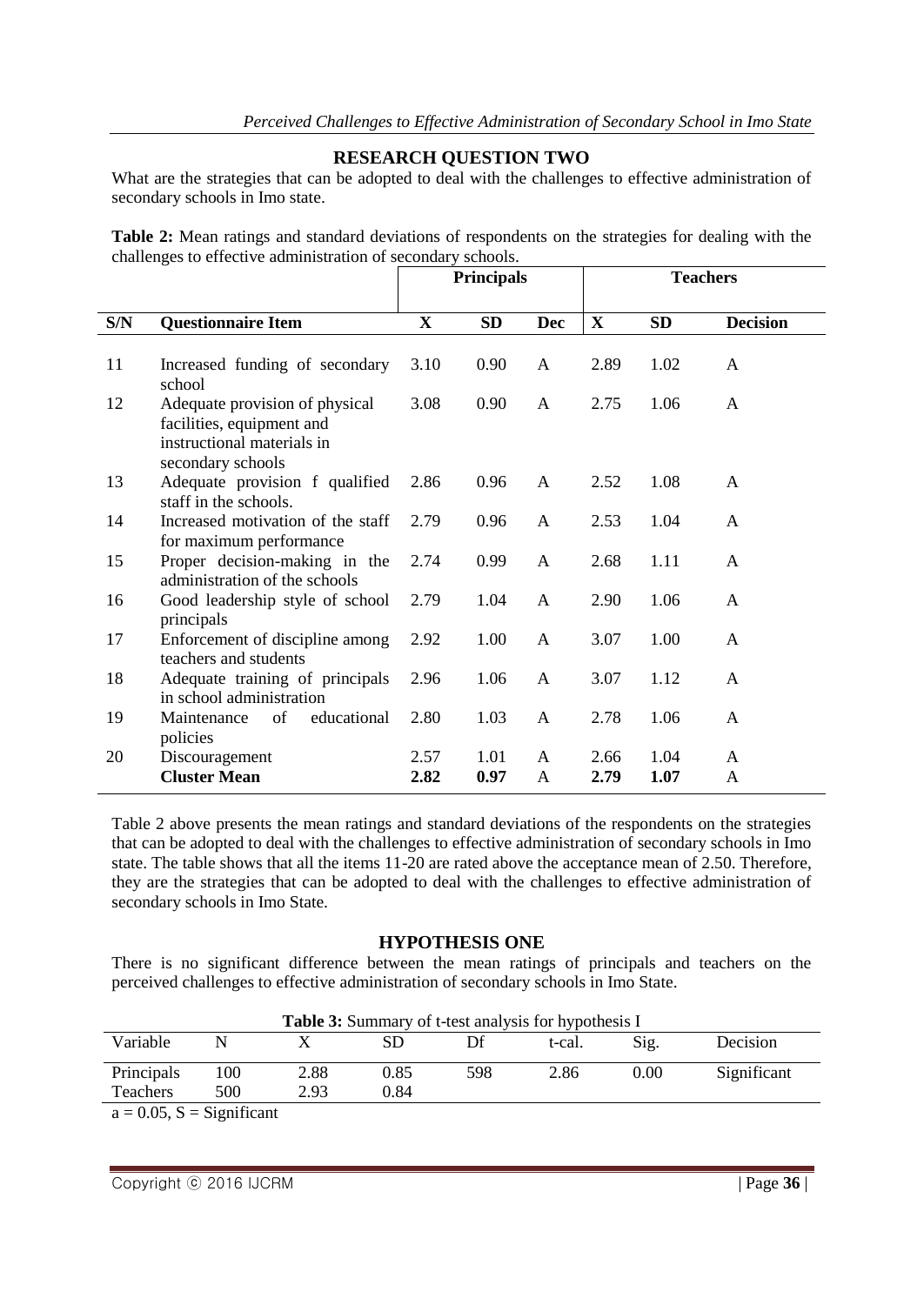Table 3 indicates that a t-values of 2.86 was obtained which was significant at 0.00. Since the significant value of 0.00 is less than the 0.05 level of significance at which the null hypothesis was tested, the single null hypothesis of this study is, therefore, rejected. The implication of this is that there is a significant difference between the mean ratings of principals and teachers on the perceived challenges to effective administration of secondary schools in Imo state.

#### **DISCUSSION**

The result of data analysis shown on table 1 revealed that the perceived challenges to affective administration of secondary schools in Imo state are: insufficient funds; inadequate physical facilities, equipment and instructional materials; inadequate qualified schools staff; inadequate staff motivation; poor decision making; poor leadership style of school principals; indiscipline among teachers and students; inadequate training of principals in school administration; frequent changes in educational policies, and political interference.

The above research finding is in agreement with the view of Okeke (2008) that secondary schools in Imo state face challenges in their administration which have led to their dilapidated infrastructure, obsolete equipment, out-dated books and journals which makes the realization f their goals difficult if not impossible. The implication of this finding is that measures have to be taken in order to ameliorate these challenges for the benefit of effective school administration. However, there was a significant difference between the mean ratings of principals and teachers on the perceived challenges to effective administration of secondary schools in Imo state and this led to the rejection of the single null hypothesis of this study as formulated.

The findings of this study also revealed that the strategies that can be adopted to deal with the challenges to effective administration of secondary schools in Imo state include: increased funding of secondary schools; adequate provision of physical facilities, equipment and instructional materials in schools; adequate provision of qualified staff; increased motivation of staff, proper decision-making; good leadership style of school principals; enforcement of discipline among staff and students; adequate training of principals in school administration; maintenance of educational policies; and discouragement of political interference in school administration.

The above findings agree with Anakwe (2010) that there are possible strategies that can be adopted to deal with the challenges to effective administration of secondary schools in Imo state. Thus, the implication of this finding is that if these strategies are unattended to, the challenges to effective administration of secondary schools in Imo state will persist and the effective realization of the schools' goals and objectives will continually be hampered. It is, therefore, imperative that secondary schools in Imo state have to adopt these strategies for the benefit of effective school administration and quality education delivery.

## **CONCLUSION AND RECOMMENDATIONS**

Effective administration of secondary schools is pivotal to quality education delivery in these schools. This is due to the fact that it is through effective and efficient administration of secondary school that effective teaching and learning can be guaranteed in these schools. However, the research findings have shown that there are challenges to effective administration of secondary schools in Imo state as well as strategies that can be used to tackle these challenges. It is, therefore, necessary that the secondary school principals should employ these strategies in dealing with the multifarious challenges facing their administrative endeavours so as to enable them realize their educational goals maximally. In view of the findings of the study, the following recommendations were made:

1. There should be increased funding of secondary schools in order to enable them have sufficient funds at their disposal for effective administration of their schools.